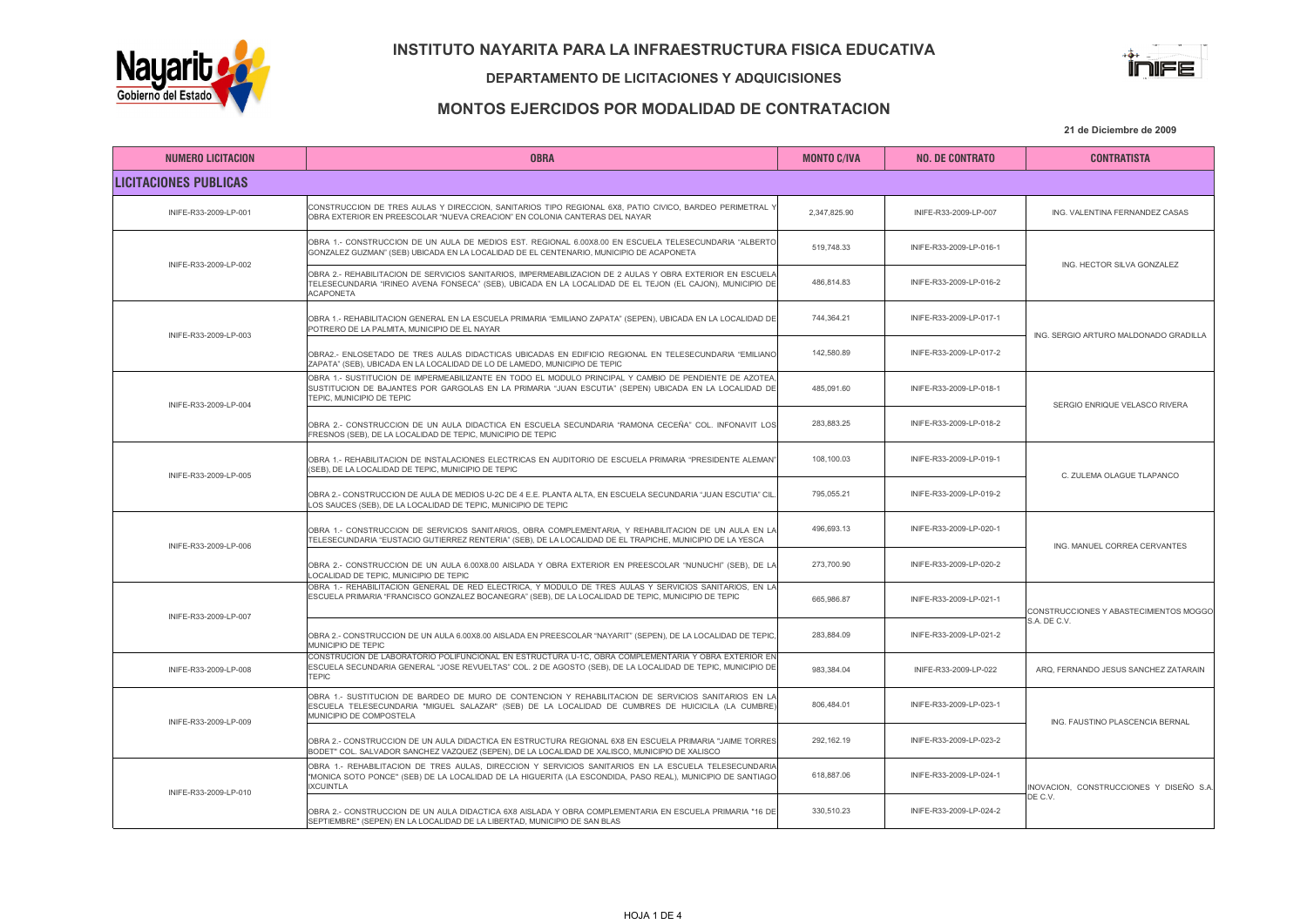



#### DEPARTAMENTO DE LICITACIONES Y ADQUICISIONES

## MONTOS EJERCIDOS POR MODALIDAD DE CONTRATACION

| <b>NUMERO LICITACION</b> | <b>OBRA</b>                                                                                                                                                                                                                                       | <b>MONTO C/IVA</b> | <b>NO. DE CONTRATO</b>  | <b>CONTRATISTA</b>                 |
|--------------------------|---------------------------------------------------------------------------------------------------------------------------------------------------------------------------------------------------------------------------------------------------|--------------------|-------------------------|------------------------------------|
| INIFE-R33-2009-LP-011    | OBRA 1.- REHABILITACION DE SERVICIOS SANITARIOS EN LA ESCUELA TELESECUNDARIA "ROSALIO MORALES BERNAL"<br>(SEB) DE LA LOCALIDAD DE MARQUEZADO, MUNICIPIO DE AHUACATLAN                                                                             | 177,747.59         | INIFE-R33-2009-LP-025-1 |                                    |
|                          | OBRA 2.- REHABILITACION DE AULA DIDACTICA, SERVICIOS SANITARIOS Y OBRA EXTERIOR EN LA TELESECUNDARIA "BENITO<br>JUAREZ" (SEB) DE LA LOCALIDAD DE TATEPUZCO, MUNICIPIO DE LA YESCA                                                                 | 269,640.82         | INIFE-R33-2009-LP-025-2 | CONSTRUCTORA MARALINE S.A. DE C.V. |
|                          | OBRA.3.- CONSTRUCCION DE SERVICIOS SANITARIOS DE 8 UD. DE 6X6 AISLADOS Y OBRA COMPLEMENTARIA EN EL<br>PREESCOLAR "15 DE MAYO" COL. 15 DE MAYO, DE LA LOCALIDAD DE TEPIC, MUNICIPIO DE TEPIC                                                       | 480.218.66         | INIFE-R33-2009-LP-025-3 |                                    |
| INIFE-R33-2009-LP-012    | REHABILITACION GENERAL Y PORTICO EN ESCUELA PRIMARIA "CONSTITUCION DE 1857" (SEB), DE LA LOCALIDAD DE<br>TECUALA, MUNICIPIO DE TECUALA                                                                                                            | 3,323,146.75       | INIFE-R33-2009-LP-026   | GRUPO LEYMAN S.A. DE C.V.          |
| INIFE-R33-2009-LP-013    | REHABILITACION DE SERVICIOS SANITARIOS EN PRIMARIA "MA. TERESA VERDUZCO" (SEPEN) EN LA LOCALIDAD DE VILLA<br>HIDALGO (EL NUEVO), MUNICIPIO DE SANTIAGO IXCUINTLA                                                                                  | 243.395.81         | INIFE-R33-2009-LP-028-1 |                                    |
|                          | CONSTRUCCION DE SERVICIOS SANITARIOS EN PREESCOLAR "MANUEL CERVANTES IMAZ" (SEB) DE LA LOCALIDAD DE<br>TRIGOMIL. MUNICIPIO DE XALISCO                                                                                                             | 319.884.86         | INIFE-R33-2009-LP-028-2 | CONSTRUCTORA SAN BLAS S.A. DE C.V. |
|                          | REHABILITACION GENERAL DE LA RED ELECTRICA EN LA ESCUELA SECUNDARIA "FRANCISCO BENITEZ SILVA" (SEB) DE LA<br>LOCALIDAD DE TEPIC, MUNICIPIO DE TEPIC                                                                                               | 129,672.42         | INIFE-R33-2009-LP-028-3 |                                    |
| INIFE-R33-2009-LP-014    | OBRA 1.- CONSTRUCCION DE UN AULA DE 6.00X8.00 AISLADA, EN EL PREESCOLAR "GUADALUPE GOMEZ MARQUEZ" (SEPEN)<br>DE LA COLONIA 2 DE AGOSTO, DE LA LOCALIDAD DE TEPIC, MUNICIPIO DE TEPIC                                                              | 315,960.97         | INIFE-R33-2009-LP-029-1 | ING. OMAR RAMIREZ GONZALEZ         |
|                          | OBRA 2.- REHABILITACION DE TECHO DEL MODULO DE 2 PLANTAS Y SERVICIOS SANITARIOS EN ESCUELA PRIMARIA<br>"MANUEL NAVARRETE" (SEB), DE LA LOCALIDAD DE TECUALA, MUNICIPIO DE TECUALA                                                                 | 373,259.41         | INIFE-R33-2009-LP-029-2 |                                    |
| INIFE-R33-2009-LP-015    | CONSTRUCCION DE PATIO-CANCHA, REHABILITACION DE SERVICIOS SANITARIOS, ANDADORES E IMPERMEABILIZACION DE<br>TECHOS DE 4 AULAS EN LA ESCUELA TELESECUNDARIA "ALEJANDRO AGRAZ" (SEB) DE LA LOCALIDAD EL ZOPILOTE<br>MUNICIPIO DE RUIZ                | 1,168,778.71       | INIFE-R33-2009-LP-030   | ARQ, CRUZ GUADALUPE GARCIA ACEDO   |
| INIFE-R33-2009-LP-016    | OBRA 1.- CONSTRUCCION DE DOS AULAS DIDACTICAS, DIRECCION-BODEGA EN ESCUELA PRIMARIA "ADOLFO LOPEZ<br>MATEOS" (SEPEN) DE LA LOCALIDAD DE MEZCALITOS, MUNICIPIO DE BAHIA DE BANDERAS                                                                | 993,945.67         | INIFE-R33-2009-LP-031-1 | GONZALO BUENO JAURENA              |
|                          | CONSTRUCCION DE DIRECCION Y REHABILITACION DE SERVICIOS SANITARIOS EN ESCUELA TELESECUNDARIA "JUAN<br>ALVAREZ" (SEB) DE LA LOCALIDAD DE CRUZ DE HUANACAXTLE, MUNICIPIO DE BAHIA DE BANDERAS                                                       | 390,652.50         | INIFE-R33-2009-LP-031-2 |                                    |
| INIFE-R33-2009-LP-017    | OBRA 1.- IMPERMEABILIZACION DE TECHOS Y SUSTITUCION DE CANCELERIA EN ESCUELA SECUNDARIA "AMADO NERVO"<br>(SEPEN) DE LA LOCALIDAD DE IXTLAN DEL RIO, MUNICIPIO IXTLAN DEL RIO                                                                      | 390,652.50         | INIFE-R33-2009-LP-032-1 | ING. RAFAEL RIVAS MEJIA            |
|                          | OBRA 2.- CONSTRUCCION DE UN AULA 6X8 AISLADA EN PREESCOLAR "FEDERICO FROEBEL" (SEPEN) DE LA LOCALIDAD DE<br>AHUACATLAN, MUNICIPIO DE AHUACATLAN                                                                                                   | 483,593.48         | INIFE-R33-2009-LP-032-2 |                                    |
| INIFE-R33-2009-LP-018    | OBRA 1.- REHABILITACION DE RED ELECTRICA EN LA SECUNDARIA "JUSTO SIERRA" (SEB) DE LA LOCALIDAD DE TEPIC.<br>MUNICIPIO DE TEPIC                                                                                                                    | 330,732.10         | INIFE-R33-2009-LP-033-1 | LUIS ENRIQUE ZARAGOZA JIMENEZ      |
|                          | OBRA 2.- CONSTRUCCION DE SERVICIOS SANITARIOS Y OBRA COMPLEMENTARIA EN LA ESCUELA TELESECUNDARIA<br>"DANIEL VAZQUEZ PERALTA" (SEB) DE LA LOCALIDAD DE HUAJUQUILLA, MUNICIPIO DE TECUALA                                                           | 1.033.463.96       | INIFE-R33-2009-LP-033-2 |                                    |
| INIFE-R33-2009-LP-019    | OBRA 1.- CONSTRUCCION DE DIRECCION-SERVICIOS SANITARIOS DE 8 UNIDADES EN ESTRUCTURA 6X8 REGIONAL Y OBRA<br>COMPLEMENTARIA EN ESCUELA PRIMARIA "CORREGIDORA" (SEPEN) EN COLONIA CORREGIDORA DE LA LOCALIDAD DE SAN<br>CAYETANO, MUNICIPIO DE TEPIC | 366,236.13         | INIFE-R33-2009-LP-034-1 | JOSE RIVAS SANTIAGO                |
|                          | OBRA 2.- CONSTRUCCION DE AULA 6X8 AISLADA, BARDEO Y ANDADOR EN PREESCOLAR "ESTEBAN BACA CALDERON"<br>(SEPEN) DE LA LOCALIDAD DE LOS CORCHOS, MUNICIPIO DE SANTIAGO IXCUINTLA                                                                      | 493.991.72         | INIFE-R33-2009-LP-034-2 |                                    |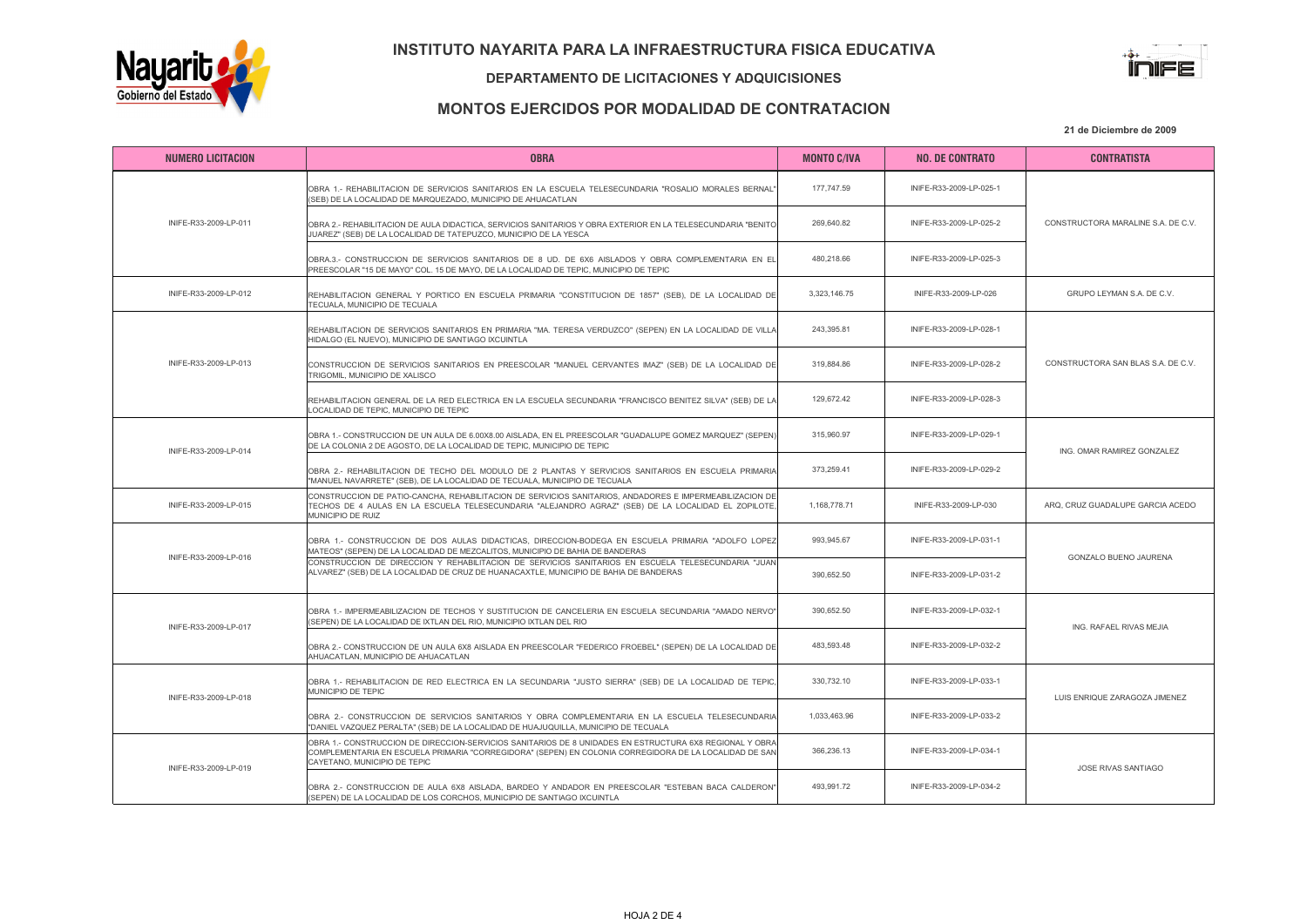

#### DEPARTAMENTO DE LICITACIONES Y ADQUICISIONES



## MONTOS EJERCIDOS POR MODALIDAD DE CONTRATACION

| <b>NUMERO LICITACION</b> | <b>OBRA</b>                                                                                                                                                                                                                           | <b>MONTO C/IVA</b> | <b>NO. DE CONTRATO</b>  | <b>CONTRATISTA</b>                                 |
|--------------------------|---------------------------------------------------------------------------------------------------------------------------------------------------------------------------------------------------------------------------------------|--------------------|-------------------------|----------------------------------------------------|
| INIFE-R33-2009-LP-020    | CONSTRUCCION DE SERVICIOS SANITARIOS DE 4 UNIDADES EN LA ESCUELA TELESECUNDARIA "AMADO NERVO" (SEB) DE<br>LA LOCALIDAD DE NOVILLERO, MUNICIPIO DE TECUALA                                                                             | 256,145.57         | INIFE-R33-2009-LP-035-1 |                                                    |
|                          | CONSTRUCCION DE SERVICIOS SANITARIOS DE 8 UNIDADES EN ESTRUCTURA REGIONAL 6X6 Y OBRA COMPLEMENTARIA EN<br>ESCUELA TELESECUNDARIA "LUIS VILLA CASTAÑEDA" (SEB) DE LA LOCALIDAD EL RESBALON. MUNICIPIO DE ACAPONETA                     | 601,131.57         | INIFE-R33-2009-LP-035-2 | ARQ. AMPARO DEYANIRA ALVAREZ RODRIGUEZ             |
|                          | CONSTRUCCION DE AULA 6.00X5.30 M. AISLADA EN PREESCOLAR "BERTHA VON GLUMER" COLONIA MANCILLAS (SEPEN) DE<br>LA LOCALIDAD DE TECUALA, MUNICIPIO DE TECUALA                                                                             | 291,122.14         | INIFE-R33-2009-LP-035-3 |                                                    |
| INIFE-LP-2009-LP-021     | CONSTRUCCION DE SERVICIOS SANITARIOS DE 8 UNIDADES EN ESTRUCTURA REGIONAL 6X6 AISLADOS Y OBRA<br>COMPLEMENTARIA EN ESCUELA TELESECUNDARIA "ANTONIO CANO ALATORRE" (SEB), DE LA LOCALIDAD DE CHACALILLA,<br>MUNICIPIO DE SAN BLAS      | 591,785.58         | INIFE-R33-2009-LP-036-1 |                                                    |
|                          | CONSTRUCCION DE SERVICIOS SANITARIOS DE 4 UNIDADES Y OBRA COMPLEMENTARIA EN PREESCOLAR "JOSE MARIA<br>MERCADO" (SEB) DE LA LOCALIDAD DE JOSE MARIA MERCADO (EL INFIERNILLO), MUNICIPIO DE SAN BLAS                                    | 317,209.58         | INIFE-R33-2009-LP-036-2 | ARQ. JAVIER VILLALOBOS SANDOVAL                    |
| INIFE-LP-2009-LP-022     | CONSTRUCCION DE SERVICIOS SANITARIOS EN ESTRUCTURA 6X5.30 Y OBRA COMPLEMENTARIA EN PREESCOLAR<br>"CALMECAC" (SEB) DE LA LOCALIDAD DE EL RINCON, MUNICIPIO DE TEPIC                                                                    | 518,003.37         | INIFE-R33-2009-LP-037-1 |                                                    |
|                          | CONSTRUCCION DE MODULO DE UN AULA, SERVICIOS SANITARIOS Y DIRECCION ADOSADA A AULA 6.00X8.00 EXISTENTE Y<br>OBRA COMPLEMENTARIA EN EL PREESCOLAR "LUIS CASTILLO LEDON" (SEPEN) DE LA LOCALIDAD DE TEPIC, MUNICIPIO DE<br><b>TEPIC</b> | 876,583,68         | INIFE-R33-2009-LP-037-2 | ING. JOSE ANDRES ABUNDIS MENDEZ                    |
| INIFE-LP-2009-LP-023     | CONSTRUCCION DE AULA DIDACTICA AISLADA, DIRECCION-BODEGA AISLADA EN ESTRUCTURA REGIONAL 6X8<br>ANDADORES EN ESCUELA PRIMARIA "NIÑOS HEROES" (SEPEN) DE LA LOCALIDAD DE SAN JOSE DEL VALLE, MUNICIPIO DE<br><b>BAHIA DE BANDERAS</b>   | 781.291.19         | INIFE-R33-2009-LP-038-1 | ING. RAMON GONSALEZ UREÑA                          |
|                          | CONSTRUCCION DE SERVICIOS SANITARIOS DE 6 U.D. EN ESCUELA PRIMARIA "HEROES DEL PUEBLO" DE COLONIA TIERRA Y<br>LIBERTAD (SEPEN), DE LA LOCALIDAD DE TEPIC, MUNICIPIO DE TEPIC                                                          | 471.443.45         | INIFE-R33-2009-LP-038-2 |                                                    |
| INIFE-LP-2009-LP-025     | CONSTRUCCION DE SERVICIOS SANITARIOS DE 12 UNIDADES EN ESTRUCTURA REGIONAL 6X8 Y OBRA COMPLEMENTARIA<br>EN ESCUELA PRIMARIA "JICH ÑAN" (SEPEN) DE LA LOCALIDAD DE LA LOMA ATRAVEZADA, MUNICIPIO DE ACAPONETA                          | 672,825.21         | INIFE-R33-2009-LP-039-1 | ING. FAUSTINO GONZALEZ RAMOS                       |
|                          | CONSTRUCCION DE AULA DE MEDIOS DE 6X8 AISLADA EN ESCUELA PRIMARIA "FRANCISCO VILLA" COLONIA TIJUANITA<br>(SEPEN) DE LA LOCALIDAD DE RUIZ, MUNICIPIO DE RUIZ                                                                           | 561,083.07         | INIFE-R33-2009-LP-039-2 |                                                    |
| INIFE-R33-2009-LP-026    | CONSTRUCCION DE MURO DE CONTENCION Y OBRA DE DRENAJE EN EL PLANTEL DE NUEVA CREACION "PREESCOLAR Y<br>PRIMARIA" EN EL FRACCIONAMIENTO CANOAS DE LA LOCALIDAD DE XALISCO, MUNICIPIO DE XALISCO                                         | 2,472,646.57       | INIFE-R33-2009-LP-040   | INOVACION. CONSTRUCCIONES Y DISEÑO S.A.<br>DE C.V. |
| INIFE-R33-2009-LP-027    | CONSTRUCCION DE AULA DE USOS MULTIPLES DE 12X8 ANDADOR Y CUBIERTA EN ESCUELA PREESCOLAR "CARMEN<br>TARANGO DE BARBOSA" COLONIA INFONAVIT SOLIDARIDAD (SEB) DE LA LOCALIDAD DE TEPIC, MUNICIPIO DE TEPIC                               | 775.934.42         | INIFE-R33-2009-LP-041   | ING. JOSE ISABEL PACHECO ROSALES                   |
| INIFE-R33-2009-LP-028    | CONSTRUCCION DE 3 AULAS DIDACTICAS 6X8, BARDEO PERIMETRAL Y OBRA COMPLEMENTARIA EN ESCUELA PRIMARIA<br>"PROGRESO" (SEPEN) DE LA LOCALIDAD DE SAN JOSE DE GRACIA, MUNICIPIO DE ACAPONETA                                               | 998.985.60         | INIFE-R33-2009-LP-042   | CONSTRUCTORA LOMAS DE CORTES S.A. DE<br>C.V        |
| INIFE-R33-2009-LP-029    | REHABILITACION GENERAL EN ESCUELA PRIMARIA REVOLUCION (SEPEN) UBICADA EN LA LOCALIDAD DE COAMILES,<br>MUNICIPIO DE TUXPAN                                                                                                             | 3.199.674.34       | INIFE-R33-2009-LP-044   | CONSTRUCTORA TECNICA MOLOLOA S.A. DE<br>C.V.       |
| INIFE-R33-2009-LP-030    | REHABILITACION GENERAL DE LA ESCUELA SECUNDARIA ETI No. 1 JESUS ROMERO FLORES UBICADA EN COLONIA<br>MOCTEZUMA (SEPEN) DE LA LOCALIDAD DE TEPIC, MUNICIPIO DE TEPIC                                                                    | 1.956.583.06       | INIFE-R33-2009-LP-045   | MANUEL CORREA CERVANTES                            |
| INIFE-R33-2009-LP-031    | CONSTRUCCION DE DOS AULAS DIDACTICAS EN PLANTA ALTA 2 E.E. Y ESCALERAS EN LA ESCUELA SECUNDARIA<br>PRISCILIANO SANCHEZ UBICADA EN FRACCIONAMIENTO CIUDAD DEL VALLE (SEPEN), DE TEPIC, MUNICIPIO DE TEPIC                              | 1.159.931.78       | INIFE-R33-2009-LP-046   | ARQ. JUAN MANUEL MONTES GOMEZ                      |